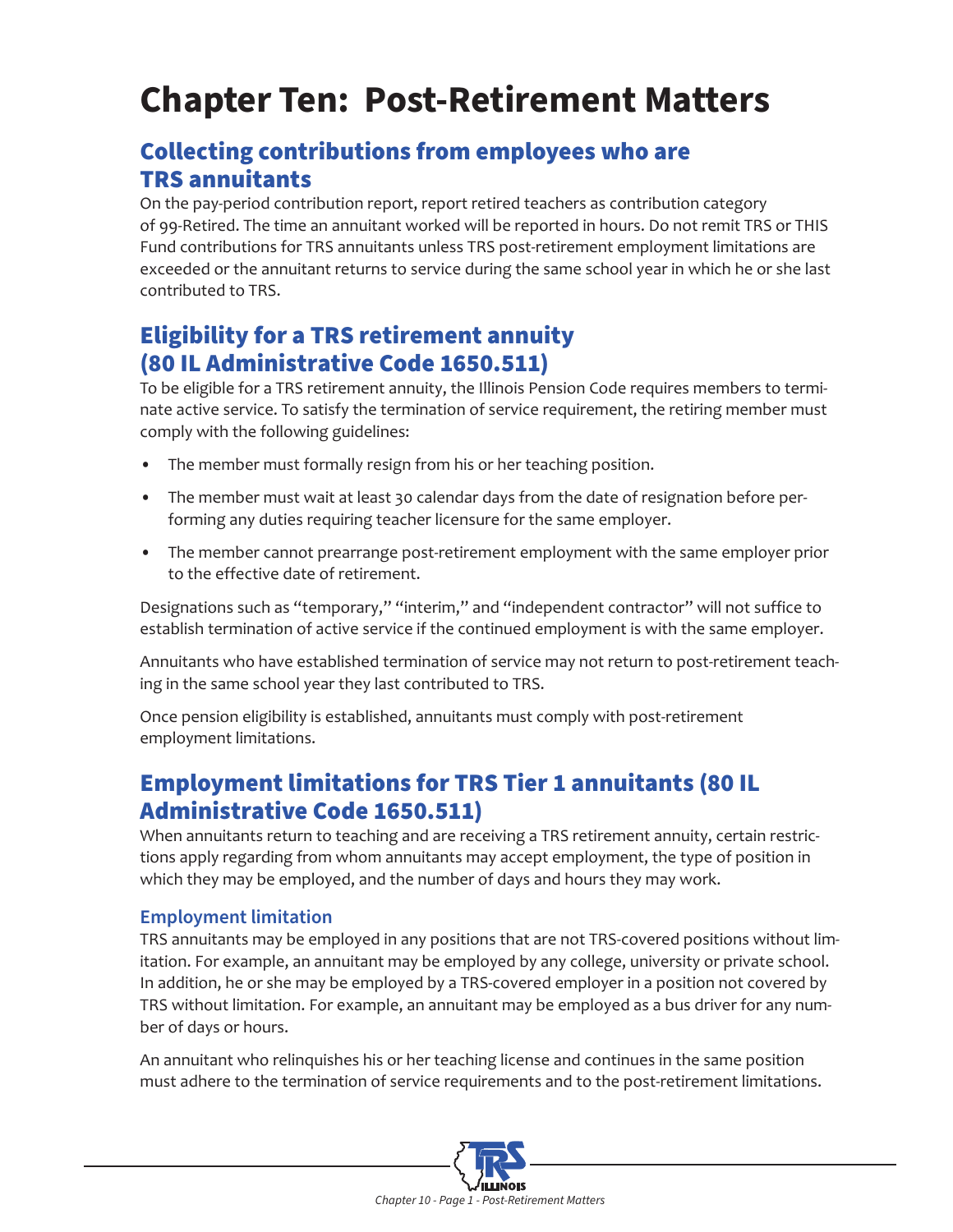An annuitant whose pre-retirement job no longer requires teacher licensure due to a change in job title or a minor change in job duties is subject to the termination of service requirements and the post-retirement limitations.

Once members are retired, they may not resume employment in a TRS-covered position, including substitute and summer school teaching, in the same school year in which they last contributed to TRS. The school year is July 1 through June 30. Therefore, if a member retires during the school year, the member may teach summer school following retirement only if his or her first day of teaching is after June 30.

If a member waited to attain a certain age in order to retire, he/she cannot return to TRS-covered employment until the day following the retirement date. For example, a member's last day of work is June 2, 2021. He turns 55 on September 20, 2021, and his retirement annuity commences on that day. The annuitant cannot return to TRS-covered employment until September 21, 2021.

For questions regarding the termination of service requirements and/or post-retirement limitations, contact the Employer Services Department at (888) 678-3675 or via email at **[employers@trsil.org](mailto:employers%40trsil.org?subject=)**.

#### **Post-retirement employment**

Following the school year in which a member last contributed to TRS, an annuitant may be employed in a TRS-covered position up to the post-retirement employment limitations per school year and still receive a retirement annuity.

Public Act 102-0709 increased the post-retirement employment limitations to 140 days or 700 hours for the 2021-22 school year only. For the 2022-23 school year, post-retirement limits will revert to 120 days or 600 hours. The limits are set to return to 100 days or 500 hours on July 1, 2023.

For post-retirement employment purposes, the Illinois Pension Code equates one full day with five hours. An annuitant's time worked must be reported in hours. Each full day (five or more hours) would be counted as five hours, even if the annuitant actually worked more than five hours on that date. For partial days, the actual number of clock hours worked would be counted. For example if an annuitant worked on two days during a given week, three hours on Tuesday and seven hours on Thursday, a total of eight hours (three for Tuesday and five for Thursday) would be counted toward the hours limitation. TRS recommends that each annuitant maintain a record of his or her time worked.

Only work that requires teacher licensure is subject to the days or hours post-retirement employment limitation. This work includes:

- summer school,
- substitute teaching and
- attendance during the work week at teachers' institutes, workshops and parent/teacher conferences scheduled in the school calendar.

All time that a teacher or administrator is required to be present for duties requiring teacher licensure is subject to the limitation. For teachers, this includes preparation periods and time before, between, and after classes. For administrators, this includes all time that is required to be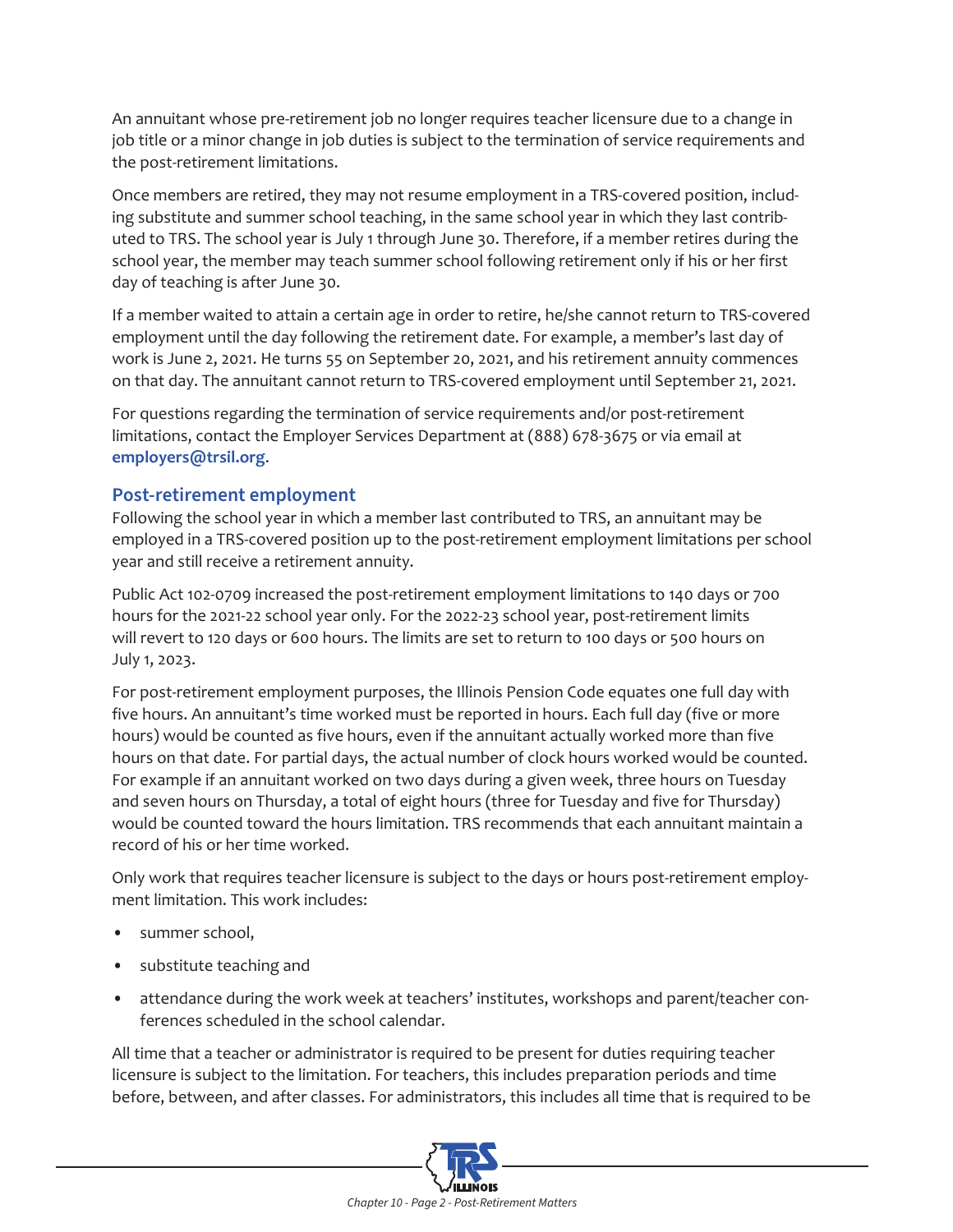spent on administrative duties, such as attendance at board meetings and contract negotiations. Paid sick, personal, and vacation days are subject to the post-retirement employment limitation.

Extra duties that do not require teacher licensure (e.g., coaching, lunchroom supervision, chaperoning) should not be reported and are not subject to the post-retirement employment limitation.

#### **Retiree Return to Work in Subject Shortage Area**

To help alleviate the classroom teacher shortage problem in Illinois, a law that allows retired TRS members to teach for a full school year in districts declared to be subject shortage areas has been extended until 2024. Under the law, which was set to expire in 2019, retired teachers who go back to these designated districts are not subject to "return-to-work" restrictions imposed on other retirees. The regional superintendent must designate the employment to be in a subject shortage area in order for a retiree to be able to return to work without limitation. For additional information, refer to [Employer Bulletin FY22-11](https://www.trsil.org/employers/employer-bulletins/FY22-11).

### Exceeding the limitations

In the Employer Packet, employers will receive a report detailing the total number of hours an annuitant worked, including the hours worked for all TRS-covered employers. In addition, employers will receive an edit on their pay-period contribution reports when an annuitant is close to reaching the post-retirement limits and another edit if the annuitant has exceeded the limits.

If an annuitant exceeds the post-retirement employment limitations after retiring for one complete school year, the:

- retirement annuity will be suspended;
- annuitant will re-enter active membership effective with the next pay-period contribution report;
- employer must remit TRS contributions on all creditable earnings on the pay-period monthly contribution report following the report in which the post-retirement employment limitations were exceeded; and
- member's insurance will be cancelled effective the 1st of the month following re-entry into active service.

There are two circumstances in which an annuitant will be required to repay all annuity payments in full from the date of retirement:

- if teaching is resumed in the same school year in which the annuitant last contributed, or
- if the annuitant exceeds employment limitations in the first school year following retirement.

Special consequences apply if an annuitant exceeds the employment limitations following a teacher's retirement under any 5&5 Early Retirement Incentive (ERI) program. All enhanced age and service credit are forfeited and may not be used again at retirement. No member or employer ERI contributions will be refunded.

# Employment limitations for TRS Tier 2 annuitants

In addition to the employment limitations indicated for Tier 1 annuitants, Tier 2 annuitants have the following additional restrictions:

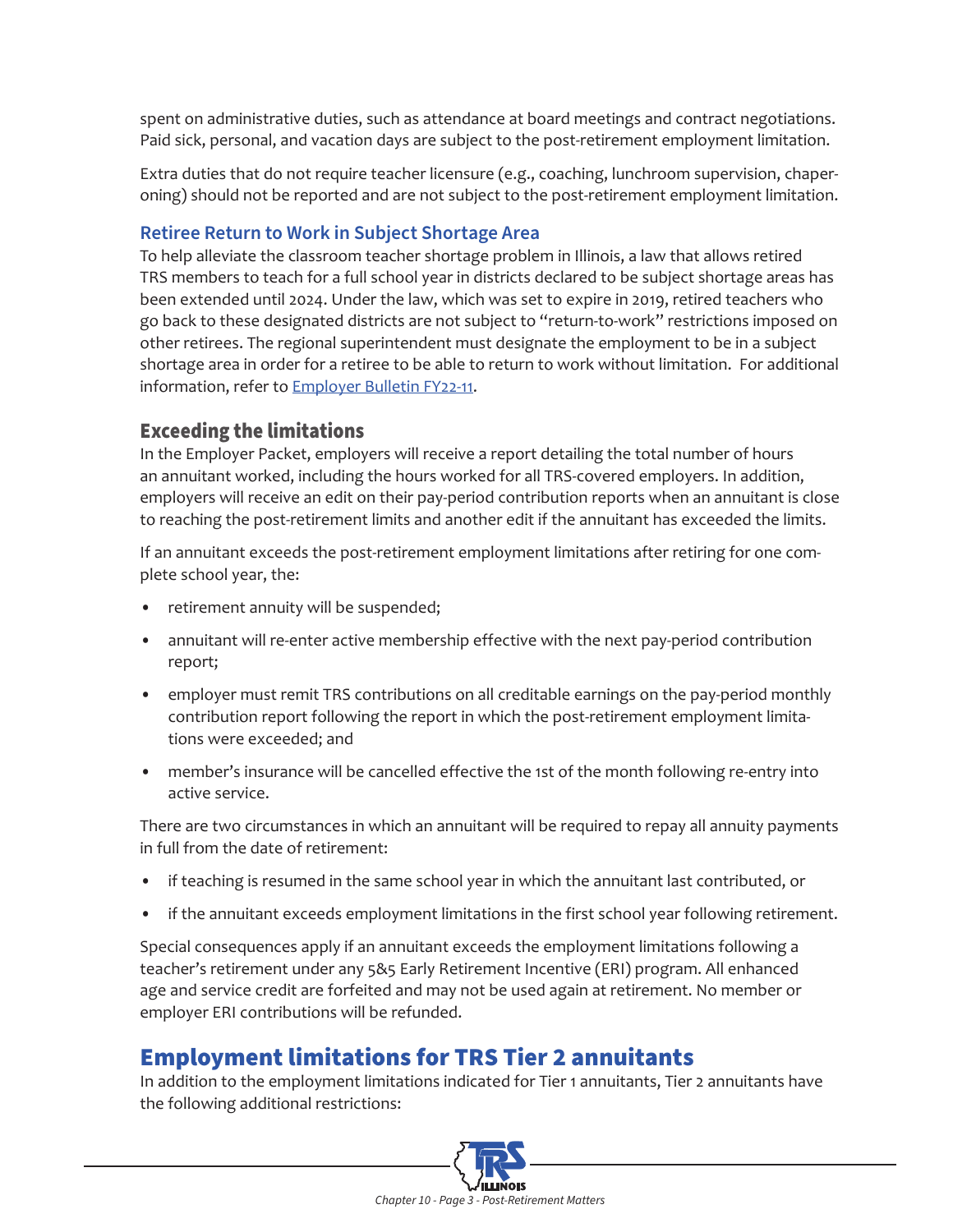- The law suspends a Tier 2 member's retirement benefits if the member accepts full-time employment in a position covered by another pension system that has reciprocal rights with TRS.
- For those Tier 2 members who first become a member on or after Jan. 1, 2012, the law suspends the annuitant's retirement benefits if the annuitant accepts a contractual position from the same employer from which he or she retired. Failure to notify TRS as well as his or her contractual employer of his or her retirement status prior to accepting contractual employment may result in a Class A misdemeanor and a fine of \$1,000.

## Employment limitations for single-sum retirement benefit recipients

A member with fewer than five years of creditable service who taught after July 1, 1947, is eligible to receive a single-sum retirement benefit at age 65. To be eligible, the member must terminate TRS-covered employment.

Upon receipt of the single-sum benefit application by TRS, a member may teach in TRS-covered positions without restriction. Contributions are not required, regardless of the number of days or hours worked.

### Reciprocal retirement

A member who retires under the Illinois Retirement Systems Reciprocal Act must adhere to the post-retirement employment limitations of each retirement system that is, or will be, paying retirement benefits. The member must adhere to the post-retirement limitations of the system under which he or she returns to work. Therefore, the member should contact each applicable reciprocal system regarding employment limitations. All systems will discontinue benefits if the limitations are exceeded.

# Retirement with CTPF

Public Act 101-0502 amends the Pension Code and requires Chicago Teacher's Pension Fund (CTPF) annuitants be treated the same as other non-TRS annuitants for membership and post-retirement purposes.

Effective with the 2019-20 school year, teachers who retired under CTPF independently working in a TRS-covered position qualify for TRS membership on their first day of employment. These teachers are no longer subject to the post-retirement limitations. Employers who hire CTPF annuitants to work in TRS-covered positions must report all their service and earnings to TRS.

# Health insurance available after retirement

The Teachers' Retirement Insurance Program (TRIP) offers several coverage options. Each option provides prescription drug benefits and comprehensive coverage for medically necessary services; however, the benefits under each option may differ. Benefit recipients have the choice of a traditional major medical indemnity plan or one of several managed care plans. The availability of the different coverage options will vary based upon the benefit recipient's residential address.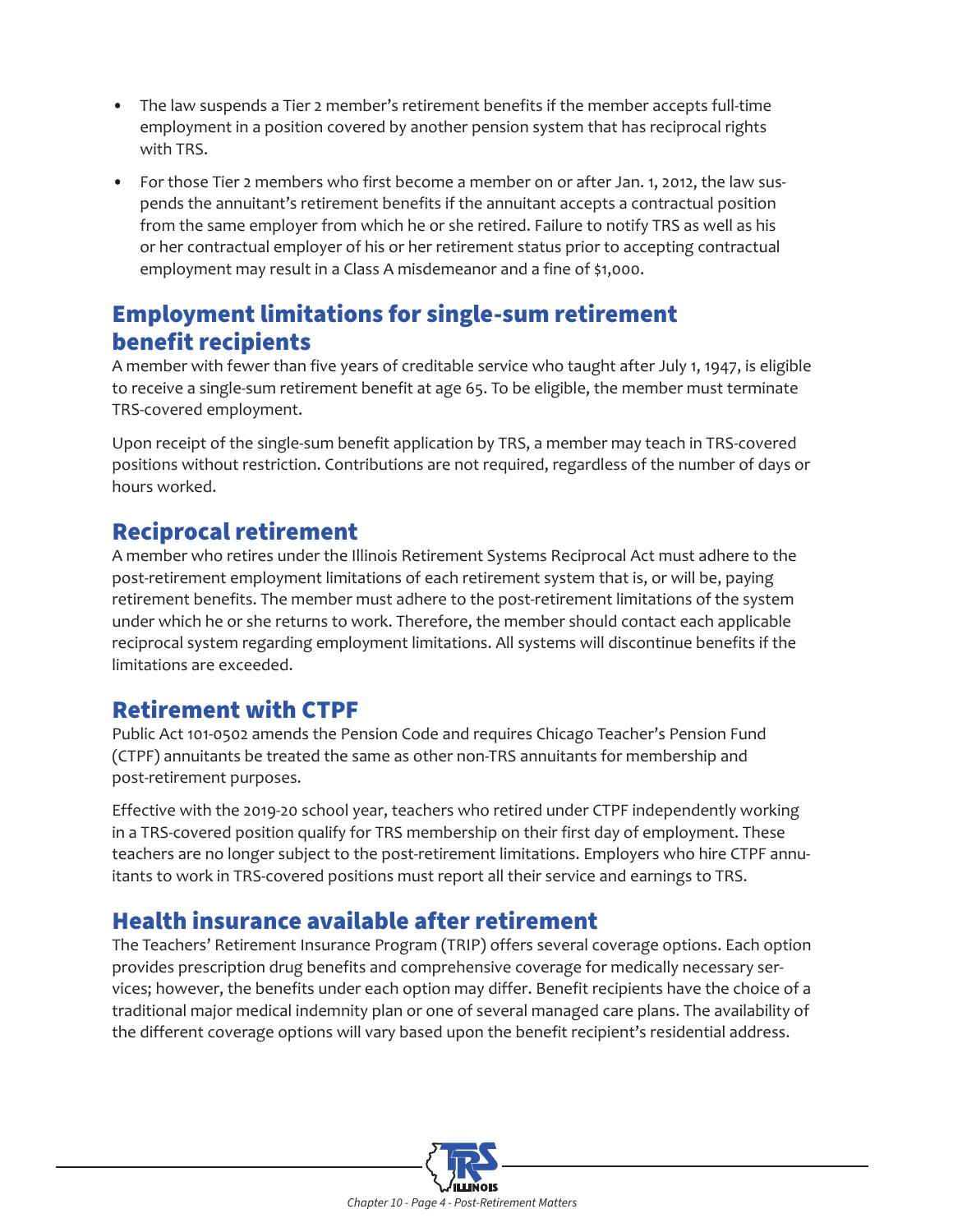### TRAIL Medicare Advantage Program

A Medicare Advantage Program called Total Retiree Advantage Illinois (TRAIL) is available for annuitants and survivors enrolled in both Medicare Parts A and B. Visit **[www.cms.illinois.gov/thetrail](http://www.cms.illinois.gov/thetrail)** for eligibility information.

### MyBenefits Service Center

The State of Illinois offers a web-based online enrollment platform called MyBenefits. The MyBenefits platform includes information for current insurance benefits, making enrollment decisions, changing current coverage and finding contact information for all plan administrators. Members may call for assistance or enrollment over the phone, Monday through Friday, 8 a.m. -6 p.m. CST at 844-251-1777, TTY at 844-251-1778 or visit the website at **[MyBenefits.illinois.gov](http://MyBenefits.illinois.gov)**.

### **Eligibility**

In addition to current participants, enrollment in TRIP is open to:

- any member who has eight or more years of TRS service credit and is receiving a monthly retirement benefit.
- any beneficiary who is receiving a survivor benefit through a member who had eight or more years of service credit.
- any member who is receiving a disability benefit, regardless of the years of service credit.

### Enrollment

Enrollment in TRIP is available at four different times:

- **• When a member applies for monthly pension benefits.** If the member wants to enroll at this point, he/she must enroll no later than 60 days after the effective date of the pension benefits.
- **• When a member turns 65.** TRS will mail the member enrollment information within 90 days of his/her 65th birthday along with a checklist to assist with his/her Medicare enrollment. Benefit recipients deemed eligible for Medicare Parts A and B have an opportunity to enroll into the Medicare Advantage TRAIL Program within 60 days of their 65th birth months. Benefit recipients who are not deemed eligible for Medicare Parts A and B can still enroll in a standard TRIP plan, but will be subject to a higher Not Medicare Primary Age 65 & Above premium.
- **• When coverage is terminated by a former plan.** The member may continue coverage with another plan rather than enroll in TRIP. If this occurs, the member and his/her eligible dependents may enroll in TRIP when coverage under the other plan is terminated. The termination must be initiated by the plan. He/she must enroll with a letter from the plan stating the effective date of termination no later than 60 days after the termination of the plan's coverage.
- **During the Benefit Choice Period.** The member may be eligible to enroll in TRIP during the Benefit Choice Period (usually May 1 through May 31 each year). The insurance becomes effective on July 1. Additionally, a fall enrollment occurs for those eligible for the Medicare Advantage TRAIL Program.

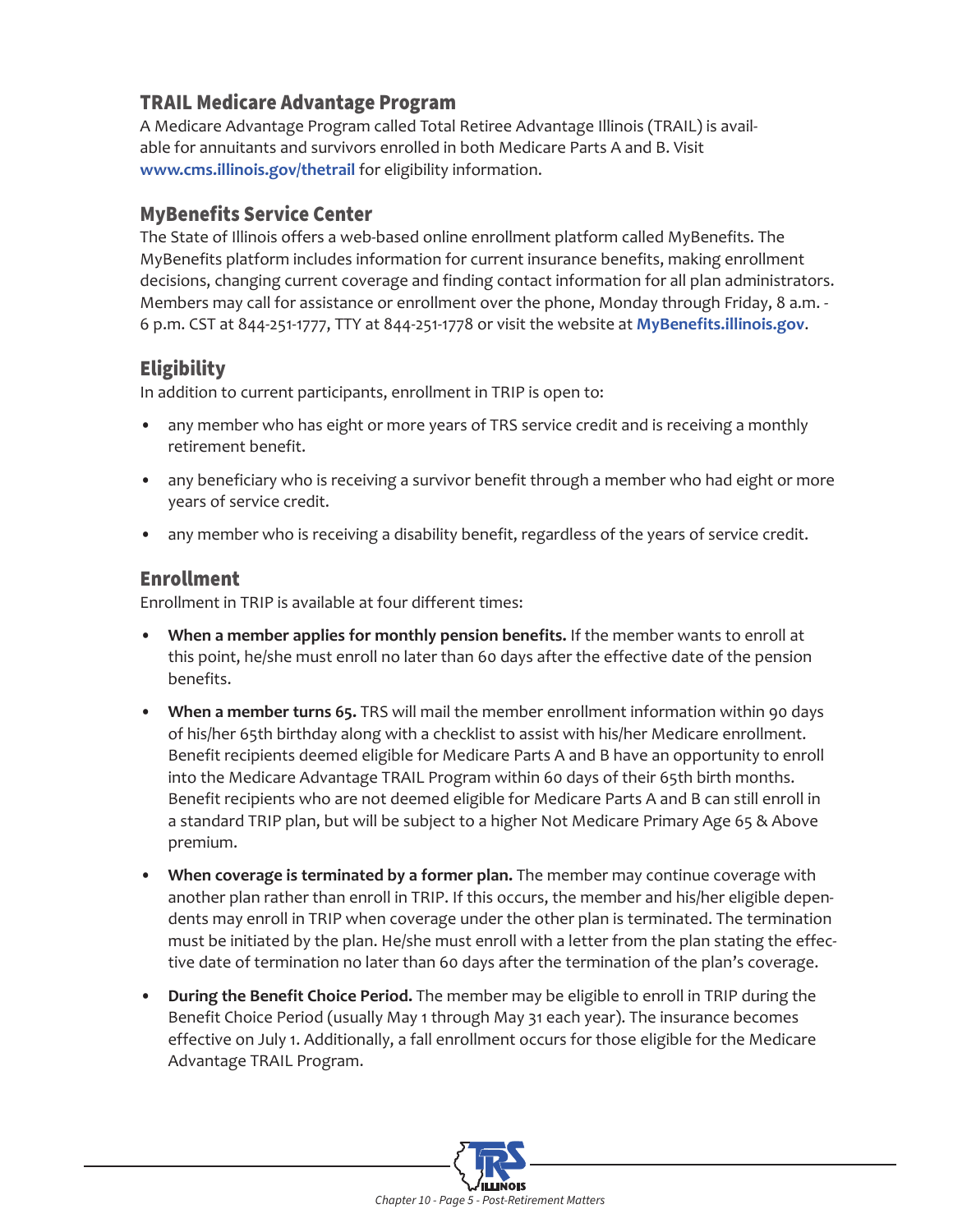### Administration

TRIP is administered by Central Management Services (CMS). TRS acts as an agent for CMS in collecting the member contribution and employer contributions to help fund the Teachers' Health Insurance Security (THIS) Fund, which finances TRIP. No TRS monies are used to fund TRIP.

#### Premium payment

A benefit recipient's premium will be based upon his or her residential address and accessibility to a managed care plan. Premiums are deducted from the annuitant's monthly annuity received at the end of the month of coverage. If the annuity is not sufficient to cover the premiums, the benefit recipient will receive a direct pay statement that requires monthly payments.

Employers may pay a portion or all of an annuitant's share of the premium for participating in TRIP. TRS will accept the annuitant's premium cost for each designated benefit recipient from the employer. In addition, the employer may also elect to pay premiums for a benefit recipient's dependents. The employer is responsible for notifying TRS of any coverage changes. If an employer makes premium payments for annuitants or dependents who have changed their TRIP coverage, TRS may refund a maximum of six months of prior payments.

The retiring member receives a TRIP Participation Election form with the initial Retirement Application form. This form contains a section where the employer agrees to pay monthly premiums. The retiring member is responsible for contacting the employer to obtain the authorization. If the employer agrees to pay the monthly premium, the district representative must sign the form and identify the employer name and number.

The first time TRS receives a signed TRIP Participation Election form, the employer will be sent a Health Insurance Premium Payment Agreement to be completed and returned to TRS. This authorizes TRS to bill the district monthly for the TRIP premium.

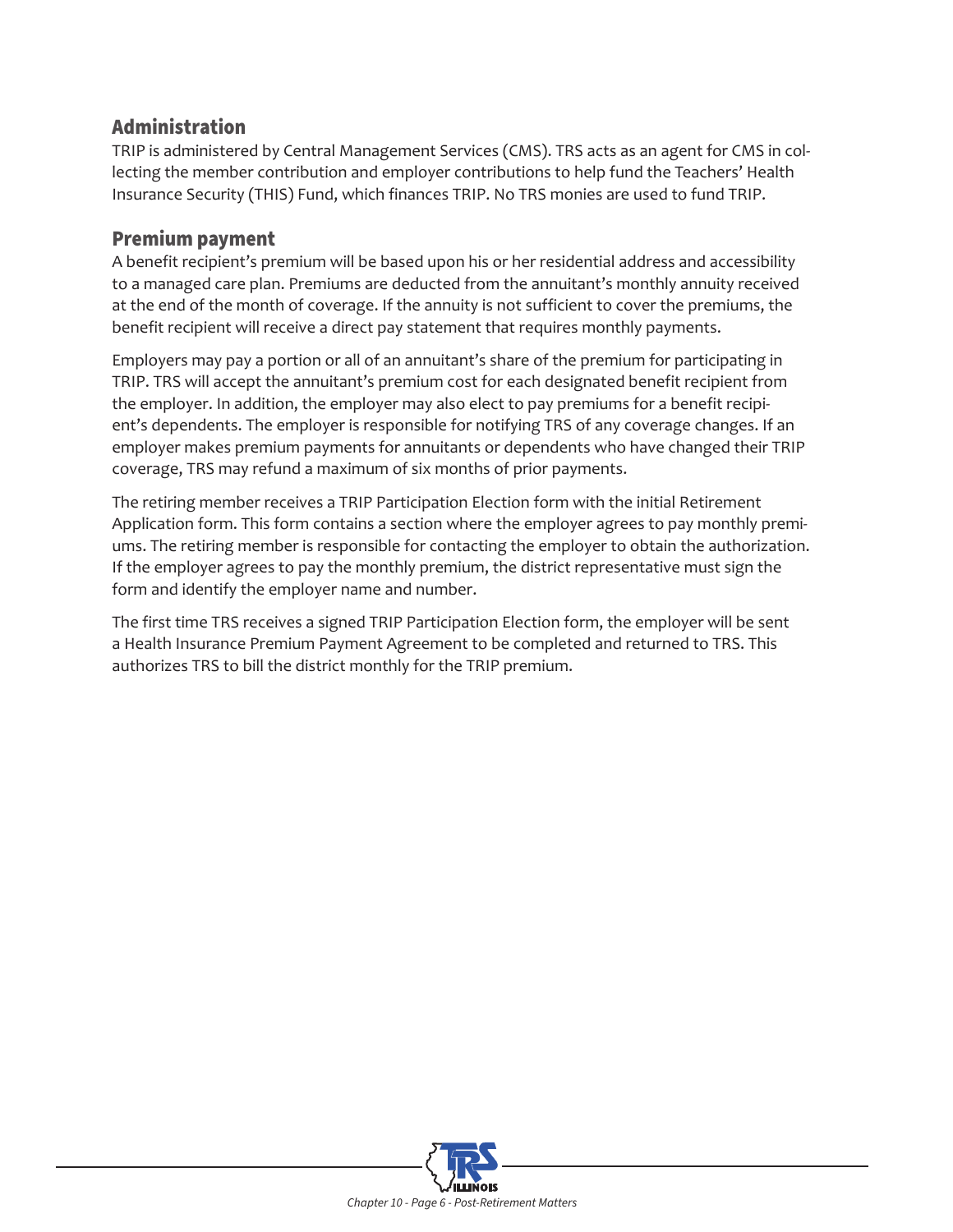#### TEACHERS' RETIREMENT SYSTEM OF THE STATE OF ILLINOIS



2815 W Washington, P.O. Box 19253 Springfield, IL 62794-9253 R. Stanley Rupnik, Executive Director members@trsil.org | http://www.trsil.org (877) 9-ASK-TRS (877-927-5877)  $S$  FAX: (217) 753-0964

#### **Teachers' Retirement Insurance Program (TRIP) Participation Election Form**

**Members** must complete **Sections 1 and 2**

**School District** must complete **Section 3** if any portion of the retirement insurance premiums are to be paid by the District

#### **1. TRS member information**

| <b>Jane A Doe</b><br>1234 Main St<br>Apt B<br>Anytown IL 12345 | Member ID:<br>County of residence:<br>Home telephone number:<br>Gender:<br>Date of birth:    | 12345<br>County<br>$(555) 555 - 1234$<br>Female<br>01/01/1953 |
|----------------------------------------------------------------|----------------------------------------------------------------------------------------------|---------------------------------------------------------------|
| Email address                                                  |                                                                                              |                                                               |
| Effective date of retirement                                   | Date School District Coverage Ends Requested Date for Retirement Insurance Coverage to Begin |                                                               |

#### **2. Authorized signature**

|                                                                                                                                                                                                                                                                                                                                                                                                                                                                                           |                                |                  | County of residence:<br>Home telephone number:                                                                                                                                                                                                                                                                                                                                                                                                                                                                                                                                                                                                                                                                                                                                                                                                                                                                                                                                                                                                                                                                                                                                                                                        | County<br>$(555) 555 - 1234$                         |
|-------------------------------------------------------------------------------------------------------------------------------------------------------------------------------------------------------------------------------------------------------------------------------------------------------------------------------------------------------------------------------------------------------------------------------------------------------------------------------------------|--------------------------------|------------------|---------------------------------------------------------------------------------------------------------------------------------------------------------------------------------------------------------------------------------------------------------------------------------------------------------------------------------------------------------------------------------------------------------------------------------------------------------------------------------------------------------------------------------------------------------------------------------------------------------------------------------------------------------------------------------------------------------------------------------------------------------------------------------------------------------------------------------------------------------------------------------------------------------------------------------------------------------------------------------------------------------------------------------------------------------------------------------------------------------------------------------------------------------------------------------------------------------------------------------------|------------------------------------------------------|
| Apt B<br>Anytown IL 12345                                                                                                                                                                                                                                                                                                                                                                                                                                                                 |                                |                  | Gender:                                                                                                                                                                                                                                                                                                                                                                                                                                                                                                                                                                                                                                                                                                                                                                                                                                                                                                                                                                                                                                                                                                                                                                                                                               | Female                                               |
| Email address                                                                                                                                                                                                                                                                                                                                                                                                                                                                             |                                |                  | Date of birth:                                                                                                                                                                                                                                                                                                                                                                                                                                                                                                                                                                                                                                                                                                                                                                                                                                                                                                                                                                                                                                                                                                                                                                                                                        | 01/01/1953                                           |
|                                                                                                                                                                                                                                                                                                                                                                                                                                                                                           |                                |                  |                                                                                                                                                                                                                                                                                                                                                                                                                                                                                                                                                                                                                                                                                                                                                                                                                                                                                                                                                                                                                                                                                                                                                                                                                                       |                                                      |
| Effective date of retirement                                                                                                                                                                                                                                                                                                                                                                                                                                                              |                                |                  | Date School District Coverage Ends Requested Date for Retirement Insurance Coverage to Begin                                                                                                                                                                                                                                                                                                                                                                                                                                                                                                                                                                                                                                                                                                                                                                                                                                                                                                                                                                                                                                                                                                                                          |                                                      |
| Social Security Administration                                                                                                                                                                                                                                                                                                                                                                                                                                                            |                                |                  | Please attach your Medicare card. If you are ineligible for Medicare coverage, attach a statement of Medicare ineligibility from the                                                                                                                                                                                                                                                                                                                                                                                                                                                                                                                                                                                                                                                                                                                                                                                                                                                                                                                                                                                                                                                                                                  |                                                      |
| 2. Authorized signature                                                                                                                                                                                                                                                                                                                                                                                                                                                                   |                                |                  |                                                                                                                                                                                                                                                                                                                                                                                                                                                                                                                                                                                                                                                                                                                                                                                                                                                                                                                                                                                                                                                                                                                                                                                                                                       |                                                      |
|                                                                                                                                                                                                                                                                                                                                                                                                                                                                                           |                                |                  | check. I understand that if the amount of my benefit check is insufficient to cover the premiums, I will be direct billed from TRS. I understand it is<br>my responsibility to review my check and verify the amounts of the insurance deductions are accurate. Falsification of the information contained<br>on this form may result in the Department of Central Management Services (CMS) imposing a financial penalty, including, but not limited to,<br>repayment of all premiums the Program made on behalf of the enrolled individual, as well as expenses incurred by the Program. All information<br>furnished on this election is true and complete to the best of my knowledge. This authorization will remain in effect until further written notice.<br>By signing, I certify that this information is correct. I am aware that pursuant to the Illinois Pension Code, 40 ILCS 5/1-135, any person who<br>knowingly makes any false statement or falsifies or permits to be falsified any record in an attempt to defraud the Teachers' Retirement System is<br>guilty of a Class 3 felony. Please be advised that if the TRS Board has a reasonable suspicion that a false record has been filed with the System, it is |                                                      |
| required to report the matter to the appropriate state's attorney for investigation.<br>Signature (member or legal representative)                                                                                                                                                                                                                                                                                                                                                        |                                |                  |                                                                                                                                                                                                                                                                                                                                                                                                                                                                                                                                                                                                                                                                                                                                                                                                                                                                                                                                                                                                                                                                                                                                                                                                                                       | Date                                                 |
|                                                                                                                                                                                                                                                                                                                                                                                                                                                                                           |                                |                  |                                                                                                                                                                                                                                                                                                                                                                                                                                                                                                                                                                                                                                                                                                                                                                                                                                                                                                                                                                                                                                                                                                                                                                                                                                       |                                                      |
|                                                                                                                                                                                                                                                                                                                                                                                                                                                                                           |                                |                  |                                                                                                                                                                                                                                                                                                                                                                                                                                                                                                                                                                                                                                                                                                                                                                                                                                                                                                                                                                                                                                                                                                                                                                                                                                       |                                                      |
|                                                                                                                                                                                                                                                                                                                                                                                                                                                                                           |                                |                  | 3. School district authorization for paying premium. If the school district is paying your portion of the monthly premium or your<br>portion and your dependent's premium, the district representative must complete the appropriate information and sign the<br>appropriate line. The district representative must also identify the district name and TRS code.                                                                                                                                                                                                                                                                                                                                                                                                                                                                                                                                                                                                                                                                                                                                                                                                                                                                     |                                                      |
|                                                                                                                                                                                                                                                                                                                                                                                                                                                                                           |                                |                  | $\Box$ Member and spouse or civil union partner $\Box$ Member and all dependents                                                                                                                                                                                                                                                                                                                                                                                                                                                                                                                                                                                                                                                                                                                                                                                                                                                                                                                                                                                                                                                                                                                                                      |                                                      |
|                                                                                                                                                                                                                                                                                                                                                                                                                                                                                           | $\Box$ Managed Care $\Box$ PPO |                  |                                                                                                                                                                                                                                                                                                                                                                                                                                                                                                                                                                                                                                                                                                                                                                                                                                                                                                                                                                                                                                                                                                                                                                                                                                       |                                                      |
|                                                                                                                                                                                                                                                                                                                                                                                                                                                                                           | $\Box$ Yes                     | $\Box$ No        |                                                                                                                                                                                                                                                                                                                                                                                                                                                                                                                                                                                                                                                                                                                                                                                                                                                                                                                                                                                                                                                                                                                                                                                                                                       |                                                      |
|                                                                                                                                                                                                                                                                                                                                                                                                                                                                                           |                                |                  | If one of the above boxes is not selected, please indicate a specified dollar amount or percentage rate:                                                                                                                                                                                                                                                                                                                                                                                                                                                                                                                                                                                                                                                                                                                                                                                                                                                                                                                                                                                                                                                                                                                              |                                                      |
| Monthly dollar amount                                                                                                                                                                                                                                                                                                                                                                                                                                                                     |                                |                  | Percentage rate of total premiums                                                                                                                                                                                                                                                                                                                                                                                                                                                                                                                                                                                                                                                                                                                                                                                                                                                                                                                                                                                                                                                                                                                                                                                                     |                                                      |
| Effective date of paying premium                                                                                                                                                                                                                                                                                                                                                                                                                                                          |                                | (required entry) | Termination date of paying premium                                                                                                                                                                                                                                                                                                                                                                                                                                                                                                                                                                                                                                                                                                                                                                                                                                                                                                                                                                                                                                                                                                                                                                                                    |                                                      |
|                                                                                                                                                                                                                                                                                                                                                                                                                                                                                           |                                |                  | District representative's signature                                                                                                                                                                                                                                                                                                                                                                                                                                                                                                                                                                                                                                                                                                                                                                                                                                                                                                                                                                                                                                                                                                                                                                                                   | (required entry)<br>Date                             |
|                                                                                                                                                                                                                                                                                                                                                                                                                                                                                           |                                |                  |                                                                                                                                                                                                                                                                                                                                                                                                                                                                                                                                                                                                                                                                                                                                                                                                                                                                                                                                                                                                                                                                                                                                                                                                                                       |                                                      |
|                                                                                                                                                                                                                                                                                                                                                                                                                                                                                           |                                |                  |                                                                                                                                                                                                                                                                                                                                                                                                                                                                                                                                                                                                                                                                                                                                                                                                                                                                                                                                                                                                                                                                                                                                                                                                                                       |                                                      |
|                                                                                                                                                                                                                                                                                                                                                                                                                                                                                           |                                |                  |                                                                                                                                                                                                                                                                                                                                                                                                                                                                                                                                                                                                                                                                                                                                                                                                                                                                                                                                                                                                                                                                                                                                                                                                                                       |                                                      |
|                                                                                                                                                                                                                                                                                                                                                                                                                                                                                           |                                |                  | 2. United States Postal Service – use this address:                                                                                                                                                                                                                                                                                                                                                                                                                                                                                                                                                                                                                                                                                                                                                                                                                                                                                                                                                                                                                                                                                                                                                                                   | Teachers' Retirement System of the State of Illinois |
|                                                                                                                                                                                                                                                                                                                                                                                                                                                                                           |                                |                  | 2815 West Washington                                                                                                                                                                                                                                                                                                                                                                                                                                                                                                                                                                                                                                                                                                                                                                                                                                                                                                                                                                                                                                                                                                                                                                                                                  |                                                      |
| Are you paying for (select one): $\Box$ Member<br>Will you pay (select one):<br>Will you pay rate increases?<br>District name and TRS code<br>21004022 02/2021<br>You may return your completed form in two ways. TRS will acknowledge receipt of this form<br>1. Preferred Method: Sign in to the Member Account<br>Access area on the TRS website and upload the<br>application using the Document Upload Center. See<br>instructions on the reverse side of the Medicare<br>Checklist. |                                |                  | PO Box 19253<br>Springfield, IL 62794-9253                                                                                                                                                                                                                                                                                                                                                                                                                                                                                                                                                                                                                                                                                                                                                                                                                                                                                                                                                                                                                                                                                                                                                                                            |                                                      |

**ILLINOIS**